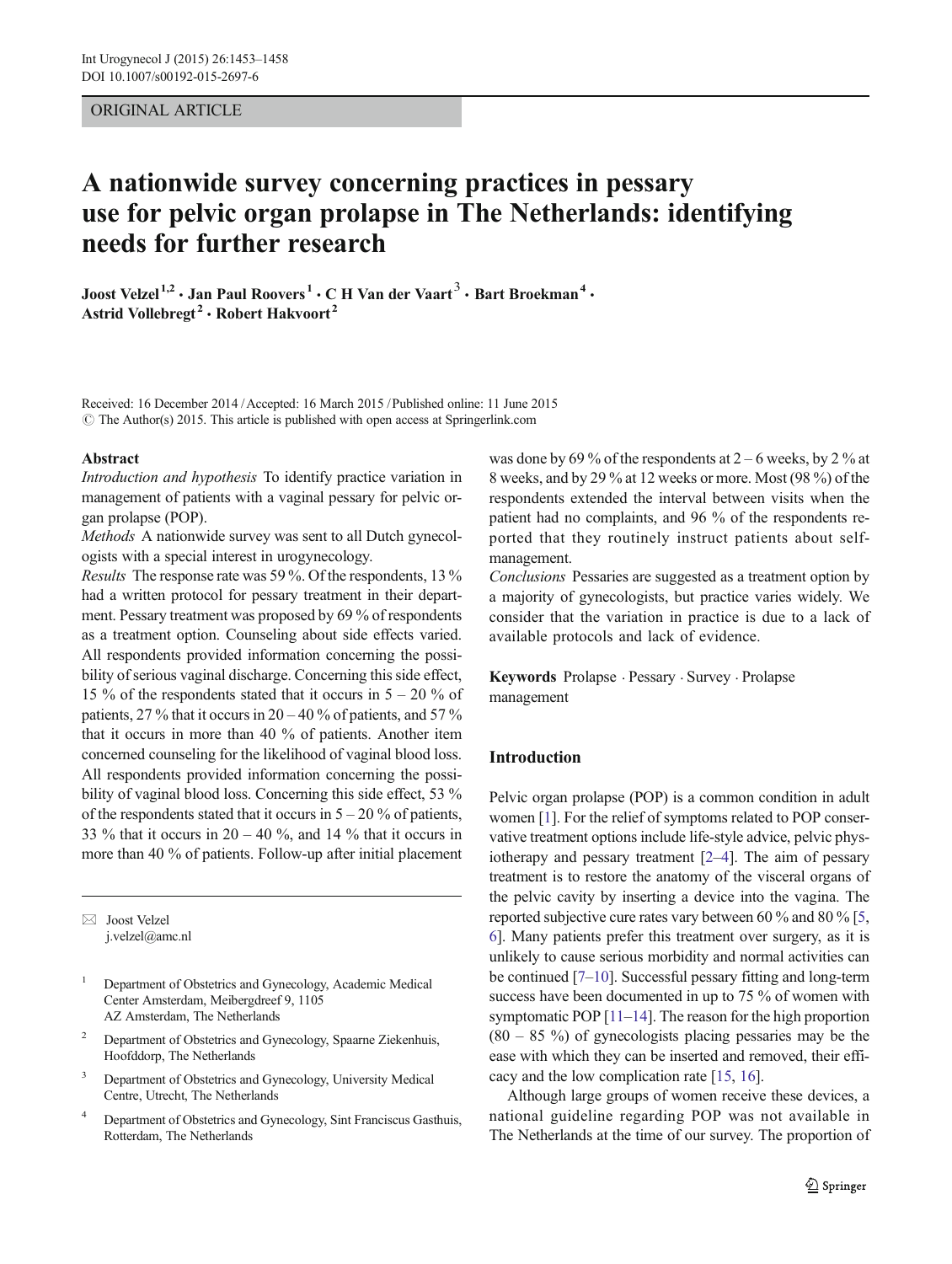patients made aware of this treatment option, which patients are most eligible for this treatment, and how long follow-up intervals should be were unknown. Ignorance concerning these issues may result in practice variation and suboptimal treatment of patients. Therefore, the aim of the present survey was to identify current practice and variation in practice concerning treatment with vaginal pessaries for POP.

## Materials and methods

An invitation to participate was sent to all 151 members of the Dutch working party for urogynecology of the Dutch College for Obstetrics and Gynecology. This membership represents 15.4 % of the 981 Dutch gynecologists. We expected all members of the Dutch working party for urogynecology to be familiar with the indications for and performance of pessary treatment. Participants were asked to answer the survey using an online system (SurveyMonkey®). A reminder was sent to those who had not responded 4 weeks after the first request. Nonresponders were sent a third request 4 weeks after the second request.

The questionnaire was developed specifically for the survey based on previous questionnaires [\[15,](#page-5-0) [16\]](#page-5-0) and by a panel of four experts in urogynecology. The questionnaire included both multiple choice and open questions addressing the following topics: characteristics of gynecologists and hospitals, selection of patients, follow-up management and counseling patients about side effects, effectiveness and the option of selfmanagement. We asked the respondents to answer as if considering a patient without a previous pessary fitting trial. The full questionnaire can be found in Table [5](#page-4-0) in the [Appendix.](#page-4-0) Ethics review board approval was not applied for.

Data from the completed questionnaires were used to calculate frequencies and percentages of respondents answering per question per topic. Descriptive data analysis was performed using SPSS 19.0 (SPSS Statistics UK, SPSS Inc., Chicago, IL).

#### **Results**

After three requests, a total of 91 of 151 gynecologists (59 %) in 63 of 80 hospitals (79 %) had responded. In 98 % of the responding hospitals a gynecologist with a special interest in urogynecology was employed. A written protocol for indication, insertion and follow-up of pessary treatment was available in 13 % (Table 1).

Pessary placement for the treatment of POP was proposed by 69 % of respondents always, by 17 % sometimes, and by 14 % never. Prolapse of the anterior compartment and apical compartment were considered the most suitable indications for pessary treatment (99 % and 96 % of the respondents, Table 1 Characteristics of the hospitals of responding gynecologists

|                                                     |                                         | No. $(\%)$ of<br>respondents |
|-----------------------------------------------------|-----------------------------------------|------------------------------|
| Type of hospital                                    | General hospital                        | 26(29)                       |
|                                                     | Teaching hospital                       | 55 (60)                      |
|                                                     | Academic hospital                       | 9(10)                        |
|                                                     | Private practice                        | 1(1)                         |
| New patients with vaginal<br>prolapse annually      | $0 - 400$                               | 24 (26)                      |
|                                                     | $401 - 800$                             | 46(51)                       |
|                                                     | > 800                                   | 21 (23)                      |
| Vaginal prolapse surgery<br>procedures annually     | $0 - 100$                               | 14(15)                       |
|                                                     | $101 - 200$                             | 52 (57)                      |
|                                                     | >200                                    | 25(28)                       |
| Gynecologist with special<br>interest urogynecology | <b>Yes</b>                              | 89 (98)                      |
|                                                     | N <sub>0</sub>                          | 2(2)                         |
| Existence of written protocol<br>for pessary use    | Yes                                     | 12(13)                       |
|                                                     | No (but consensus)<br>among caregivers) | 54 (59)                      |
|                                                     | N <sub>0</sub>                          | 25(27)                       |

respectively). Concerning the decision to start initial treatment with a pessary, 62 % of the respondents stated that they were not influenced by the stage of prolapse, and 36 % stated that patient age was a decisive factor, with younger patients being less likely to receive a pessary (Table 2).

Table [3](#page-2-0) shows the protocols and practices of gynecologists concerning follow-up after initial placement. The interval between initial placement and first follow-up varied from 2 weeks to 16 weeks. The first follow-up visits were at 2 weeks (17 % of respondents), 3 weeks (15 %), 4 weeks (14 %),

Table 2 Selection of patients

|                                                                             |                                   | No. $(\%)$ of<br>respondents |
|-----------------------------------------------------------------------------|-----------------------------------|------------------------------|
| Standard information<br>about the option of<br>a pessary                    | Yes                               | 63 (69)                      |
|                                                                             | Occasionally                      | 15 (17)                      |
|                                                                             | No                                | 13 (14)                      |
| Type of prolapse thought<br>to be most suitable for<br>pessary <sup>a</sup> | Prolapse anterior compartment     | 88 (99)                      |
|                                                                             | Prolapse middle compartment       | 85 (96)                      |
|                                                                             | Prolapse posterior<br>compartment | 9(11)                        |
|                                                                             | Stress incontinence               | 11 (12)                      |
|                                                                             | Urge incontinence                 | 8(9)                         |
|                                                                             | Constipation                      | 0(0)                         |
|                                                                             | Obstructed defecation             | 26(29)                       |
| Influence of prolapse<br>stage on decision                                  | Yes                               | 35 (38)                      |
|                                                                             | No                                | 56 (62)                      |
| Influence of patient age<br>on decision                                     | Yes                               | 33 (36)                      |
|                                                                             | No                                | 58 (64)                      |

<sup>a</sup> More answers possible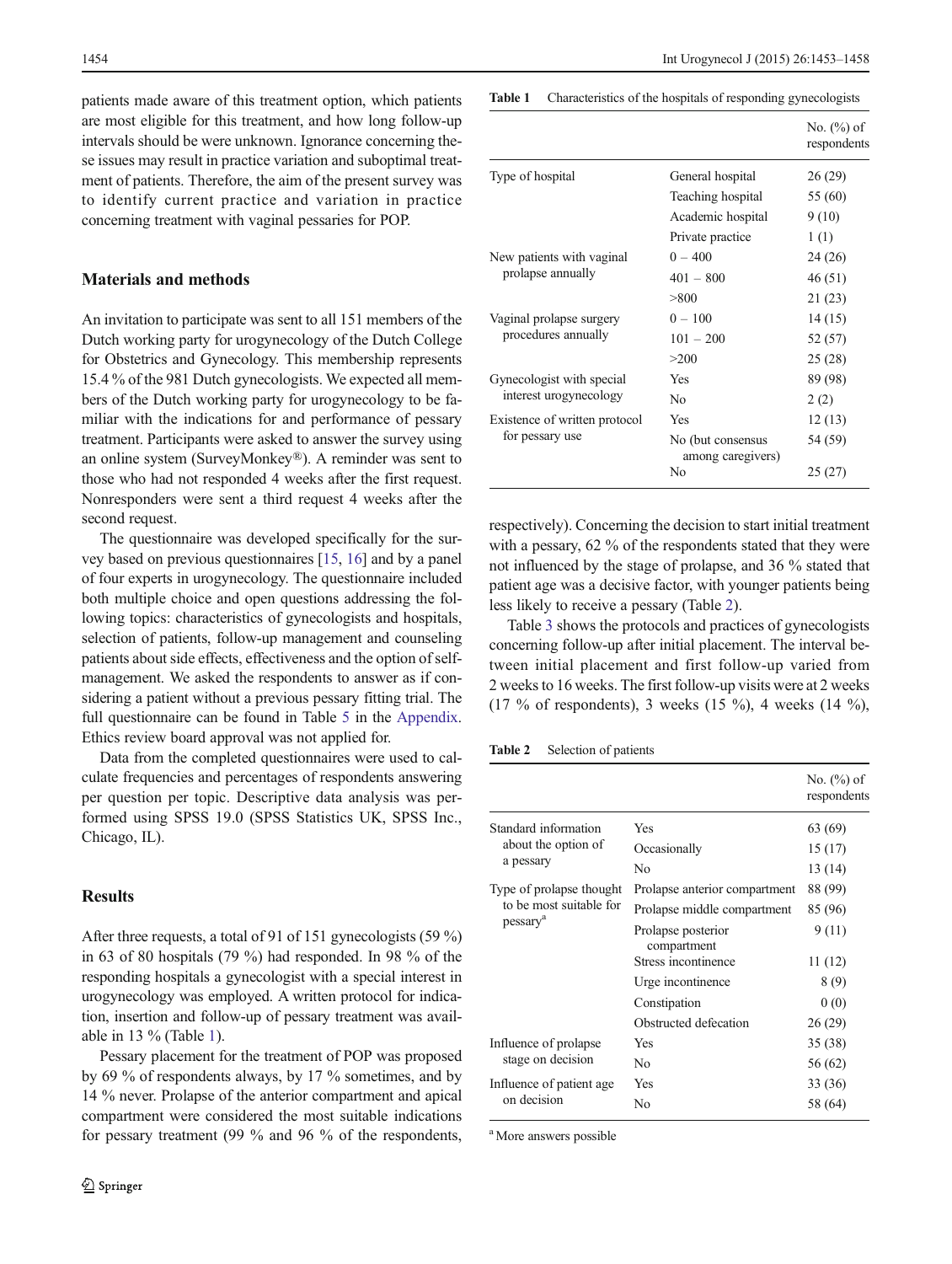#### <span id="page-2-0"></span>Table 3 Follow up

|                                                                    |                                               | No. $(\%)$ of<br>respondents |
|--------------------------------------------------------------------|-----------------------------------------------|------------------------------|
| First follow-up visit                                              | 2                                             | 15(17)                       |
| (weeks)                                                            | 3                                             | 14 (15)                      |
|                                                                    | 4                                             | 13(14)                       |
|                                                                    | 6                                             | 21(23)                       |
|                                                                    | 8                                             | 2(2)                         |
|                                                                    | 12                                            | 21 (23)                      |
|                                                                    | 16                                            | 5(6)                         |
| Professional responsible<br>for first follow-up visit              | Same caregiver                                | 30(33)                       |
|                                                                    | Same caregiver, later general<br>practitioner | 48 (53)                      |
|                                                                    | Same caregiver or general<br>practitioner     | 1(1)                         |
|                                                                    | Specialist nurse                              | 1(1)                         |
|                                                                    | Patient wishes                                | 11(12)                       |
| Timing of follow-up visits<br>after initial placement <sup>a</sup> | Same interval continued                       | 15 (16)                      |
|                                                                    | Shorter intervals if complaints               | 27(30)                       |
|                                                                    | Longer intervals if no<br>complaints          | 90 (99)                      |
| Prescription of estrogens<br>(oral and vaginal)                    | Yes                                           | 12(13)                       |
|                                                                    | When indicated (vaginal<br>atrophy)           | 66 (73)                      |
|                                                                    | When indicated (other than<br>atrophy)        | 8 (9)                        |
|                                                                    | No                                            | 5(5)                         |

<sup>a</sup> More answers possible

6 weeks (23 %), 8 weeks (2 %), 12 weeks (23 %), and 16 weeks (6 %).

Regarding the first follow up visit, 78 respondents (86 %) stated that it was carried out by a gynecologist, 2 % delegated this care to either the general practitioner (GP) or a nurse practitioner, and 12 % stated that the patient could choose between the above professionals. If there were no patient complaints, 99 % of respondents increased the interval between visits. Estrogens were prescribed routinely by 13 % of respondents, only when vaginal atrophy was present by 73 %, and when indications other than atrophy, for example irritation, were present by 9 %; 5 % of respondents never prescribed estrogens.

Counseling about side effects varied. All respondents provided information concerning the possibility of serious vaginal discharge. Concerning this side effect, 15 % of the respondents stated that it occurs in  $5 - 20\%$  of patients, 27% that it occurs in  $20 - 40$  % of patients, and 57 % that it occurs in more than 40 % of patients. Another item concerned counseling for the likelihood of vaginal blood loss. All respondents provided information concerning the possibility of vaginal blood loss. Concerning this side effect, 53 % of the respondents stated that it occurs in  $5 - 20\%$  of patients, 33 % that it occurs in  $20 - 40$ %, and  $14$ % that it occurs in more than  $40$ % of patients. Concerning the success rates of pessary treatment, 5 % of respondents informed patients that pessary treatment is successful in only  $5 - 20\%$  of patients, 46 % that it is successful in  $20 - 50$  % of patients, and 48 % that it is successful in more than 50 % of patients. The likelihood of eventually receiving surgical treatment following failure of pessary treatment was stated to be  $0 - 25$  % by 24 % of respondents,  $25 - 50$  % by 56 % and more than 50 % by 20 %. Of the respondents who proposed pessaries as a treatment option, 96 % informed the patient about the possibility of selfmanagement (Table [4](#page-3-0)).

## **Discussion**

A nationwide survey was performed to quantify the variation among gynecologists in the practice of pessary treatment in women with symptomatic POP. A low percentage (only 13 %) of respondents stated that they had a written protocol available in their department. A relatively high percentage (69 %) of respondents routinely suggested pessary treatment for POP. A considerable variation was found in counseling about vaginal discharge and vaginal blood loss as possible side effects. Furthermore, the intervals between placement and the first follow-up visit varied greatly. A majority of the respondents reported that they routinely instruct the patient about selfmanagement.

Before discussing these results in more detail, we address some limitations of this study. A criticism might be that the 59 % response rate did not reflect overall clinical practice. However, the respondents represented 79 % of Dutch departments. Failure of a proportion of potential participants to respond means that trends that could have been recognized were missed. There could have been a reporting bias favoring younger potential participants due to the online survey tool used. However, it is not clear how this could have affected the results. As previous surveys on this topic had response rates of 21 % [\[15](#page-5-0)] and 55 % [\[16\]](#page-5-0) we consider that the response rate can be regarded as high. Another possible limitation was the way in which questions were formulated. To be able to obtain answers that could be more easily analyzed multiple choice questions were mainly used, which may not always have reflected actual practice. Unfortunately, this is inherent in the survey format.

Also GPs contribute to this type of care, estimated in The Netherlands to be around 20 % of the total amount of care, but this group was not interviewed. There is no expertise in pessary treatment for POP among other groups in The Netherlands, for example nurse practitioners. It would have been interesting to perform a similar survey among GPs to gain an insight into their use of pessaries in the management of POP. Because of the relatively small contribution of GPs to this care we decided not to include GPs in the study.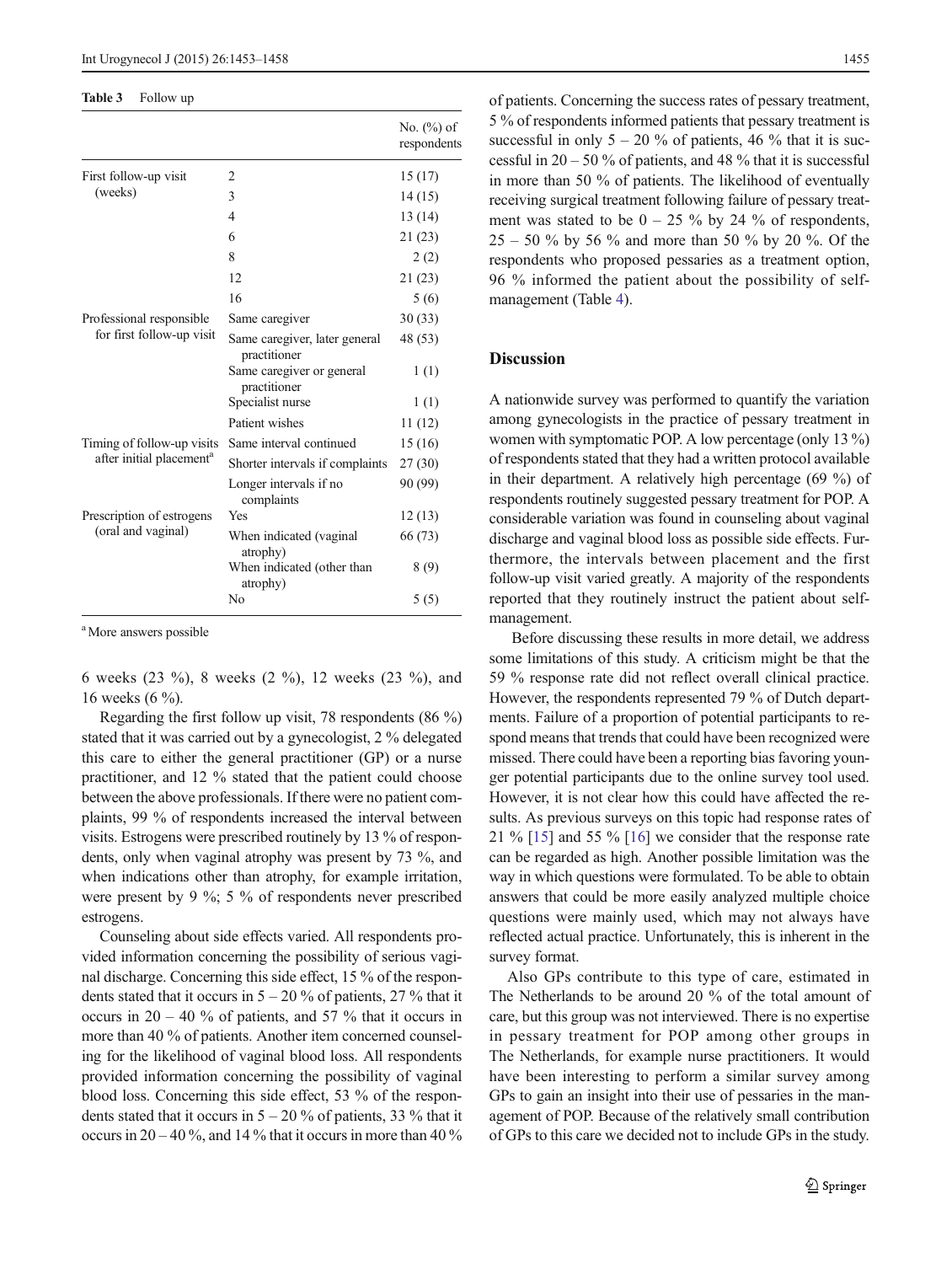<span id="page-3-0"></span>Table 4 Patient information and<br>self-management

| <b>Table 4</b> Patient information and<br>self-management |                                                                          |                    |              | No. $(\%)$ of<br>respondents |
|-----------------------------------------------------------|--------------------------------------------------------------------------|--------------------|--------------|------------------------------|
|                                                           | Likelihood of side effects of pessary use                                | Vaginal discharge  | $5 - 20 \%$  | 14(15)                       |
|                                                           |                                                                          |                    | $20 - 40 \%$ | 25(27)                       |
|                                                           |                                                                          |                    | $>40\%$      | 52(57)                       |
|                                                           |                                                                          | Vaginal blood loss | $5 - 20 \%$  | 48 (53)                      |
|                                                           |                                                                          |                    | $20 - 40 \%$ | 30(33)                       |
|                                                           |                                                                          |                    | $>40\%$      | 13(14)                       |
|                                                           | Likelihood of surgical treatment for POP                                 | $0 - 25\%$         |              | 22(24)                       |
|                                                           | after pessary treatment                                                  | $25 - 50 \%$       |              | 51 (56)                      |
|                                                           |                                                                          | $50 - 75 %$        |              | 17(19)                       |
|                                                           |                                                                          | $75 - 100 %$       |              | 1(1)                         |
|                                                           | Likelihood of pessary extrusion                                          | $5 - 15\%$         |              | 36(40)                       |
|                                                           |                                                                          | $15 - 30 \%$       |              | 45 (49)                      |
|                                                           |                                                                          | $30 - 50 %$        |              | 8(9)                         |
|                                                           |                                                                          | $>50\%$            |              | 2(2)                         |
|                                                           | Likelihood of that pessary treatment<br>will be effective/satisfactory   | $5 - 20 \%$        |              | 5(5)                         |
|                                                           |                                                                          | $20 - 50 \%$       |              | 42(46)                       |
|                                                           |                                                                          | $>50\%$            |              | 44 (48)                      |
|                                                           | Gynecologist giving advice<br>about self-management                      | Always             |              | 46(51)                       |
|                                                           |                                                                          | Regularly          |              | 41(45)                       |
|                                                           |                                                                          | No                 |              | 4(4)                         |
|                                                           | Gynecologists giving instructions<br>about self-management               | Yes, always        |              | 48 (53)                      |
|                                                           |                                                                          | Regularly          |              | 39(43)                       |
|                                                           |                                                                          | No                 |              | 4(4)                         |
|                                                           | Patients successful in self-management<br>returning to outpatient clinic | Yes                |              | 36(40)                       |
|                                                           |                                                                          | No                 |              | 55 (60)                      |

Furthermore, we recognize that this survey only dealt with daily practice in The Netherlands. Similar surveys in more countries could generate information of more clinical value.

The study clearly demonstrated that a considerable proportion (69 %) of gynecologists provide informs about the possibility of pessary treatment. The available literature clearly indicates that a high proportion of patients become long-term users with a high patient satisfaction [\[10](#page-5-0), [13,](#page-5-0) [17\]](#page-5-0). This may be a result of the high percentage of patients who receive information about this treatment. In general, respondents considered pessary treatment for prolapse of the anterior and apical compartments as more successful than pessary treatment for prolapse of the posterior compartment. In literature, there is no definitive evidence that pessary use for posterior compartment prolapse is not as successful as pessary treatment for anterior wall prolapse [[12](#page-5-0), [18](#page-5-0), [19\]](#page-5-0). The two largest studies have demonstrated [[12](#page-5-0), [18\]](#page-5-0) no difference in the success of pessary treatment in relation to the type and severity of prolapse, and conclude that patients should not be selected for pessary treatment on the basis of the type of prolapse.

Information given to patients about adverse effects of pessary treatment varied to a great extent and the

information that was given about the occurrence of side effects was often not in line with existing evidence. Vaginal discharge has been reported to occur in 25 % of patients [[20](#page-5-0)] and vaginal blood loss in  $6 - 46$  % of patients [\[20](#page-5-0)–[22\]](#page-5-0) at 1 year after treatment. A large proportion (57 %) of respondents considered (and possibly discussed with patients) that serious vaginal discharge occurs more frequently than it actually does. These discrepancies between perceived and actual complication rates may negatively affect the willingness of the gynecologist to propose and of the patient to undergo pessary treatment.

Large differences in follow-up intervals were reported by the respondents. Shorter intervals could be associated with unnecessary higher costs per patient. However, there is no clarity in the literature as to the ideal or minimal follow-up intervals after initial placement. Neither is there any evidence concerning the proportion of patients who are able to learn to clean and replace the pessary themselves. A majority of the respondents reported that they routinely instruct patients about self-management, including how to change and clean the pessary at home. However, from this survey we cannot determine the success of this advice and training.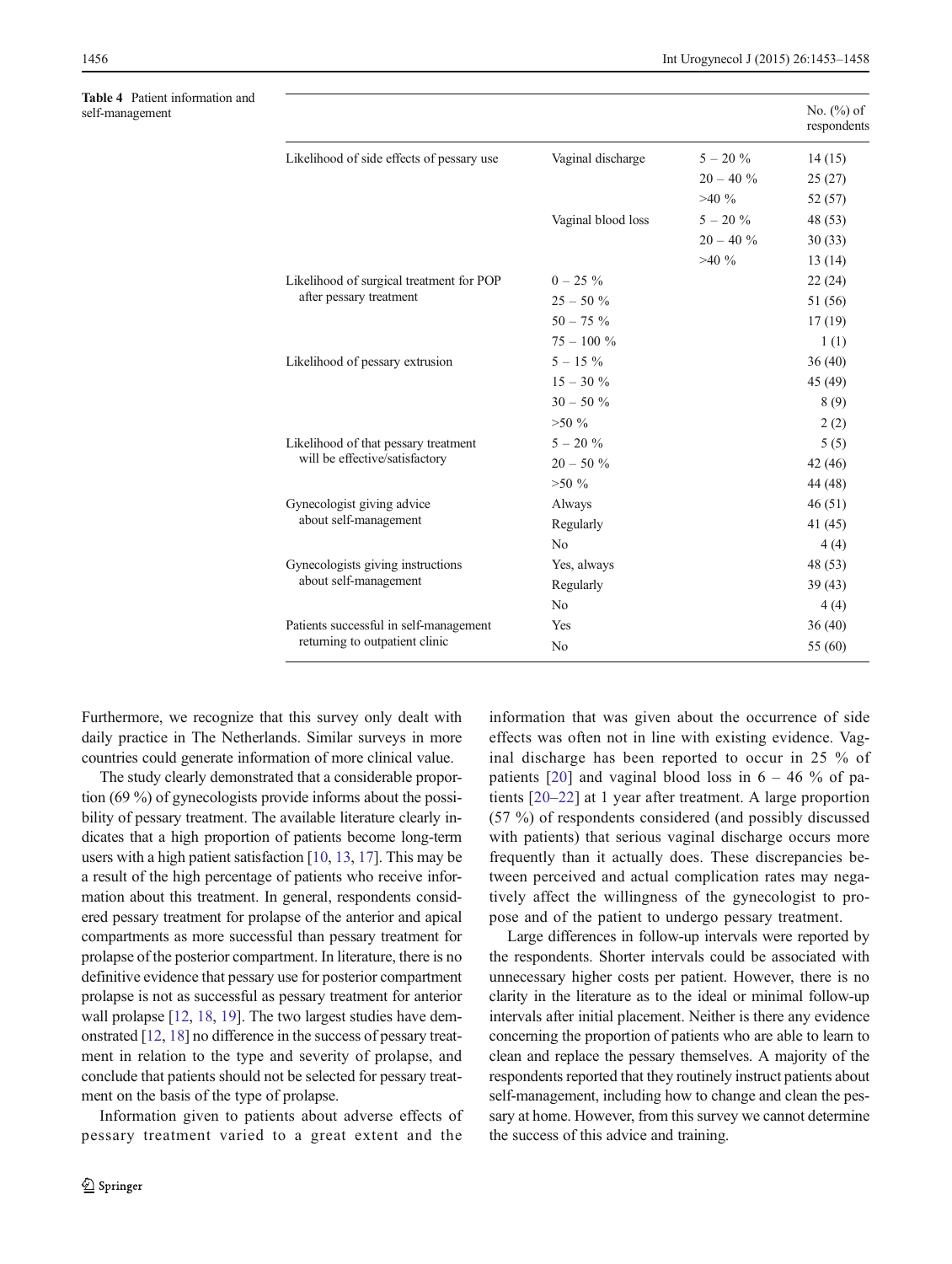## <span id="page-4-0"></span>**Conclusions**

This survey clearly showed that there is large variation in the use of pessaries in the management of POP. This includes the information patients are provided with. Other variations concern follow-up after placement. A prospective study regarding effectiveness and consequences of the use of pessaries in the management of POP, and patient satisfaction with this approach, is needed.

Acknowledgments We acknowledge the contribution of those who responded to the questionnaire.

Conflicts of interest None.

## Appendix 1

#### Table 5 Full survey questionnaire

| Topic 1: Characteristics of gynecologists and hospitals |                    |
|---------------------------------------------------------|--------------------|
| A] In what type of department                           | General hospital   |
| do you work?                                            | Teaching hospital  |
|                                                         | Academic hospital  |
|                                                         | Private practice   |
| B] How many new patients with                           | $0 - 200$          |
| vaginal prolapse are seen in                            | $201 - 400$        |
| your clinic annually?                                   | $401 - 600$        |
|                                                         | $601 - 800$        |
|                                                         | >800               |
| C] How many vaginal prolapse                            | $0 - 100$          |
| surgery cases are there in                              | $101 - 150$        |
| your clinic annually?                                   | $151 - 200$        |
|                                                         | $201 - 300$        |
|                                                         | >300               |
| D] How many new patients with                           | $0 - 25$           |
| incontinence are seen in your                           | $26 - 50$          |
| clinic annually?                                        | $51 - 75$          |
|                                                         | $76 - 100$         |
|                                                         | >100               |
| E] Is there a gynecologist with                         | Yes                |
| a special interest in                                   | No                 |
| urogynecology employed<br>in your clinic?               |                    |
| F] Is there a written protocol                          | Yes                |
| for pessary use in your                                 | No, but consensus  |
| clinic?                                                 | between caregivers |
|                                                         | No                 |
| Topic 2: Selection of patients                          |                    |
| A] Do you propose pessary<br>placement as your standard | Yes                |
| initial treatment?                                      | Not in some cases  |
|                                                         | No                 |
|                                                         |                    |

#### Table 5 (continued)

| B] What type of prolapse or |
|-----------------------------|
| complaint is most suitable  |
| for pessary treatment       |
| (multiple-choice question)? |
|                             |

| C] Does stage of prolapse     |
|-------------------------------|
| influence pessary treatment?  |
| D] Does patient age influence |

pessary treatment? Topic 3: Follow-up management

A] What is the interval to the first follow-up after initial placement in weeks?

- B] Which professional is responsible for the first follow-up visit after initial placement
- C] Do the intervals between follow-up visits change after initial placement (multiple-choice question)?
- D] Do you prescribe estrogens (oral or vaginal use)?

Same caregiver Same caregiver, later on general practitioner Same caregiver or general practitioner A specialist nurse Patient wishes Same interval continued Shorter intervals if complaints Longer intervals if no complaints Yes When indicated (vaginal atrophy) When indicated (other than atrophy)

Prolapse anterior compartment Prolapse middle compartment Prolapse posterior compartment Stress incontinence Urge incontinence Constipation Obstructed defecation

Yes No

Yes No

2weeks 3weeks 4weeks 6weeks 8weeks 12weeks 16weeks

Topic 4: Information gynecologists provides to patients including

No

| the option of self-management  |              |
|--------------------------------|--------------|
| A] How often does vaginal      | $5 - 20%$    |
| discharge occur due to         | $20 - 40%$   |
| pessary treatment for          | 40-60%       |
| prolapse?                      | $60 - 75%$   |
|                                | $>75\%$      |
| B How often does vaginal blood | $5 - 20%$    |
| loss occur due to pessary      | $20 - 40%$   |
| treatment for prolapse?        | $40 - 60%$   |
|                                | 60-75%       |
|                                | $>75\%$      |
| C] What is the average chance  | $0 - 25%$    |
| on getting surgical treatment  | $25 - 50%$   |
| for prolapse after pessary     | 50-75%       |
| treatment?                     | $75 - 100\%$ |
| D] How often does pessary      | $5 - 15%$    |
| extrusion occur?               | $15 - 30%$   |
|                                | 30-50%       |
|                                | $>50\%$      |
| E] What Information do you     | $5 - 20%$    |
| give about the chance that     | $20 - 50%$   |
| pessary treatment will be      | $>50\%$      |
| effective/satisfactory?        |              |
|                                |              |